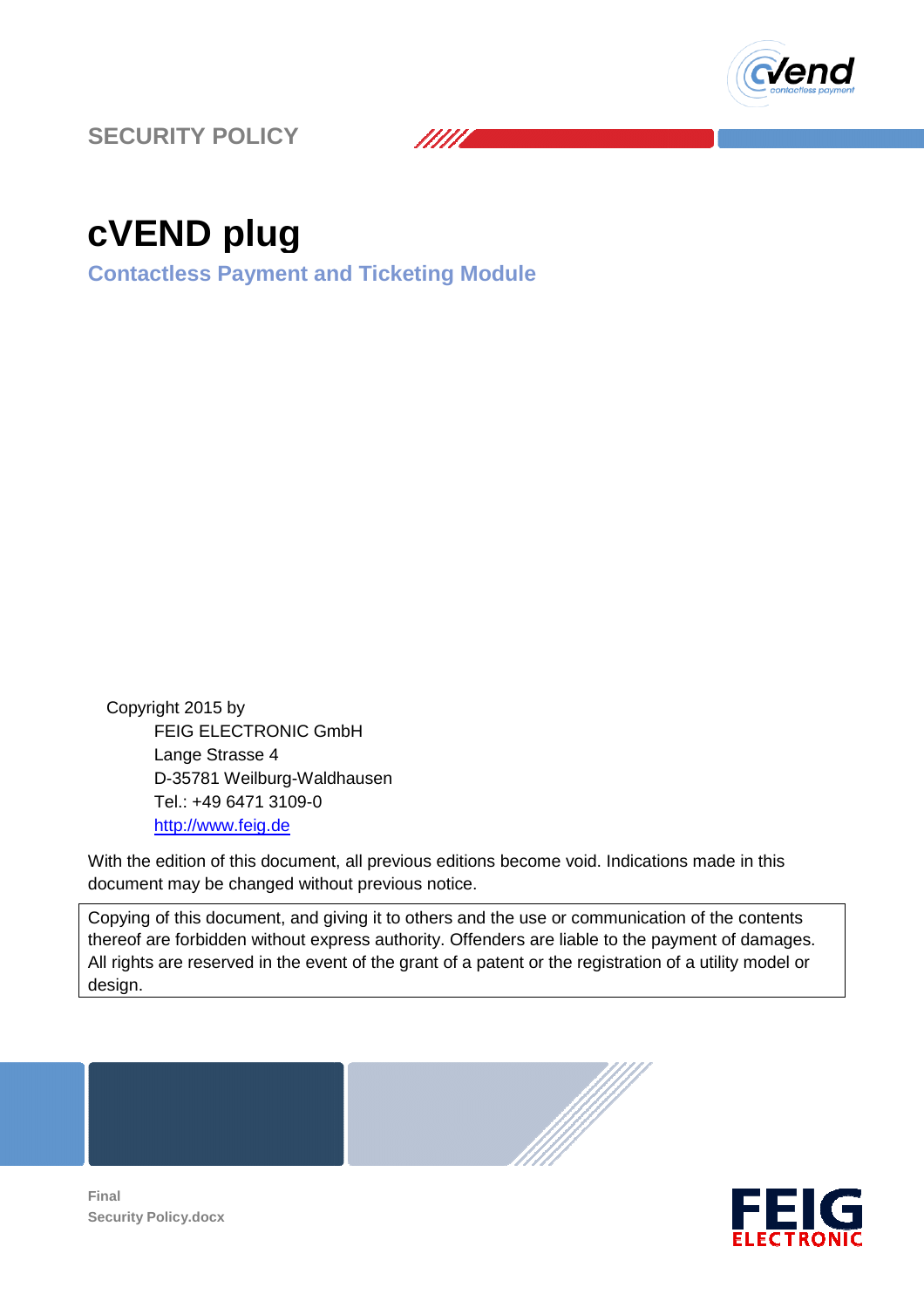## **Contents**

| 1. History                                      | 4  |
|-------------------------------------------------|----|
| 2. Introduction                                 | 5  |
| 3. General                                      | 6  |
|                                                 |    |
|                                                 |    |
|                                                 |    |
|                                                 |    |
|                                                 |    |
| 4. Guidance                                     | 8  |
|                                                 |    |
|                                                 |    |
|                                                 |    |
|                                                 |    |
| <b>5. Hardware Security</b>                     | 10 |
| <b>6. Software Security</b>                     | 11 |
|                                                 |    |
|                                                 |    |
| 7. Identifying PCI Compliant cVEND plug Devices | 12 |
|                                                 |    |
|                                                 |    |
| 8. Security Guideline                           | 14 |
| 9. Signing Applications                         | 15 |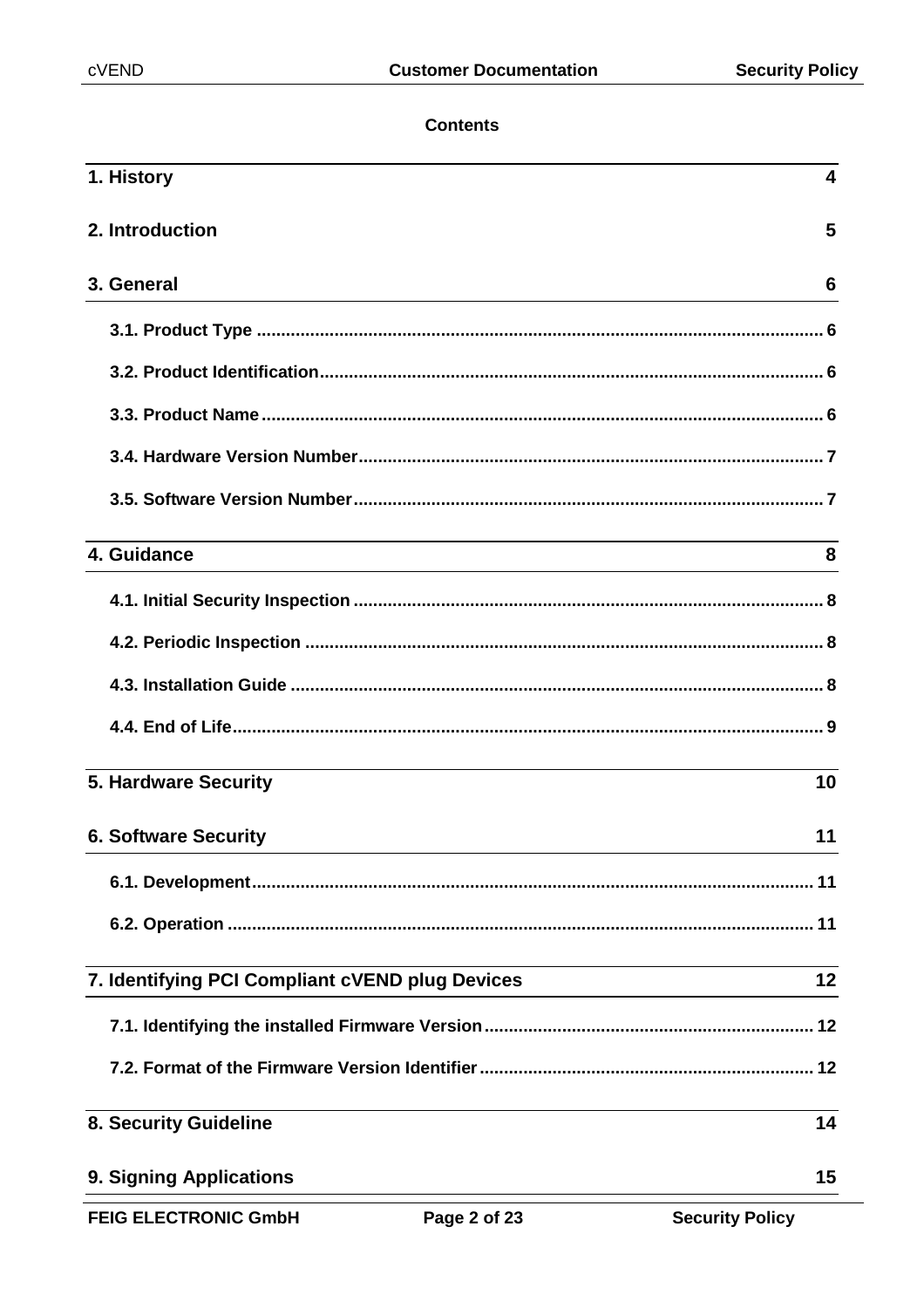| 10. Cryptographic Services   | 16 |
|------------------------------|----|
|                              |    |
|                              |    |
|                              |    |
|                              |    |
|                              |    |
|                              |    |
| 11. Roles and Services       | 21 |
| 12. Glossary                 | 22 |
| <b>13. Related Documents</b> | 23 |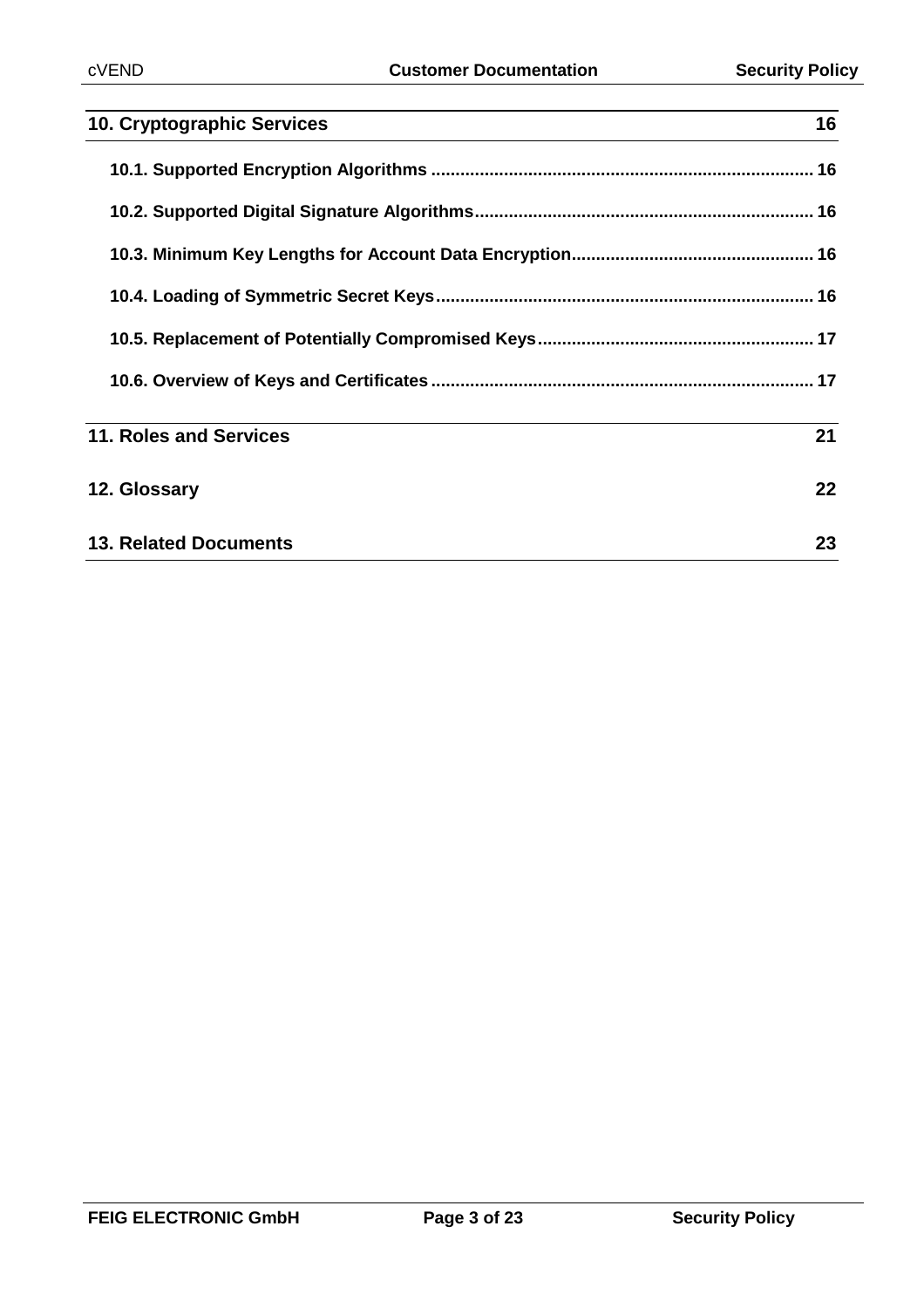## **1. History**

| Version | <b>Status</b> | Author               | Date       | <b>Notes</b>                            |
|---------|---------------|----------------------|------------|-----------------------------------------|
| 0.1     | Preliminary   | <b>Rafael Keller</b> | 2015-03-04 | Initial draft version                   |
| 0.2     | Preliminary   | <b>Rafael Keller</b> | 2015-06-15 | Chaper 7                                |
| 0.3     | Preliminary   | <b>Rafael Keller</b> | 2015-06-23 | Chaper 7 update                         |
| 1.1     | Final         | <b>Rafael Keller</b> | 2015-07-02 | cVEND plug                              |
| 1.2     | Final         | Michael Jung         | 2015-07-05 | <b>Updated End-Of-Live Procedure</b>    |
|         |               |                      |            | Added section on Application Signing    |
|         |               |                      |            | Added section on Cryptographic Services |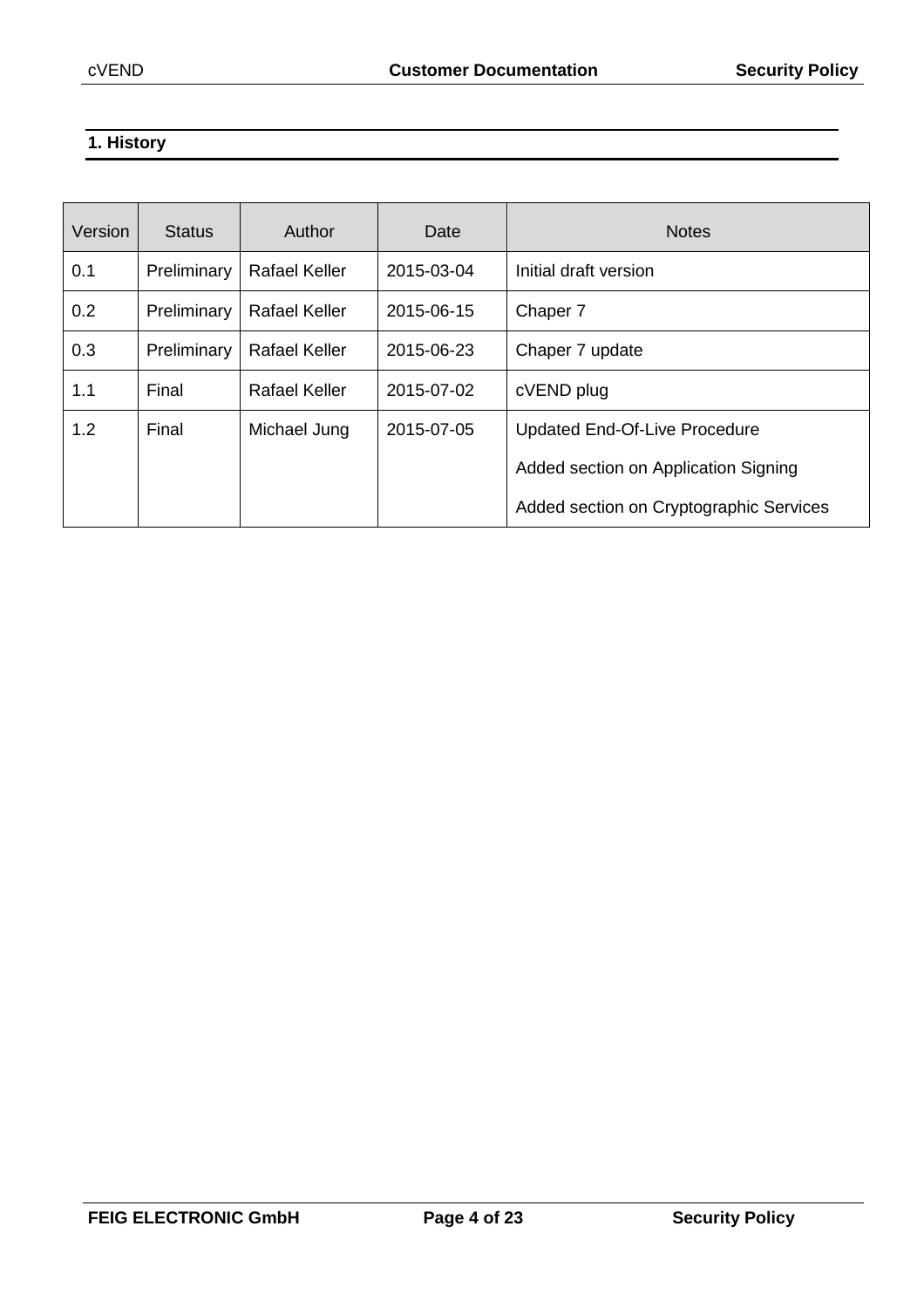## **2. Introduction**

This document relates to the "cVEND plug Unattended Contactless Payment Terminal" product. It specifies the security policies that are to be implemented to comply with the PCI PTS approval of the device.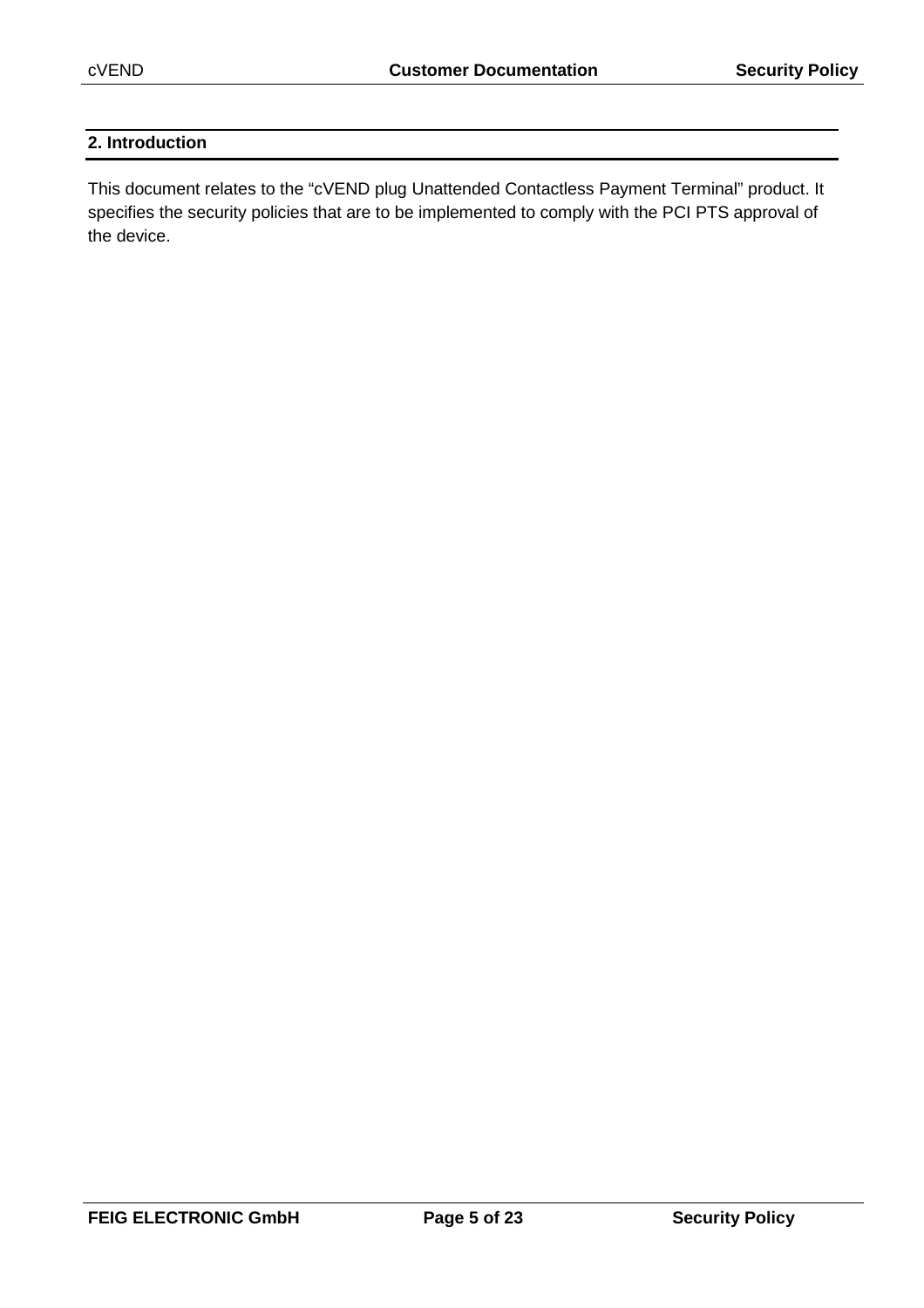## **3. General**

#### **3.1. Product Type**

cVEND plug is a secure card reader to handle contactless payment transactions without PIN PIN entry.

## **3.2. Product Identification**

Figure 1 shows cVEND plug in front view, figure 2 in rear view. For the installation of cVEND plug follow chapter 4.



Figure 1: cVEND plug front view - not installed



Figure 2: cVEND plug rear view - not installed

## **3.3. Product Name**

**FEIG ELECTRONIC GmbH**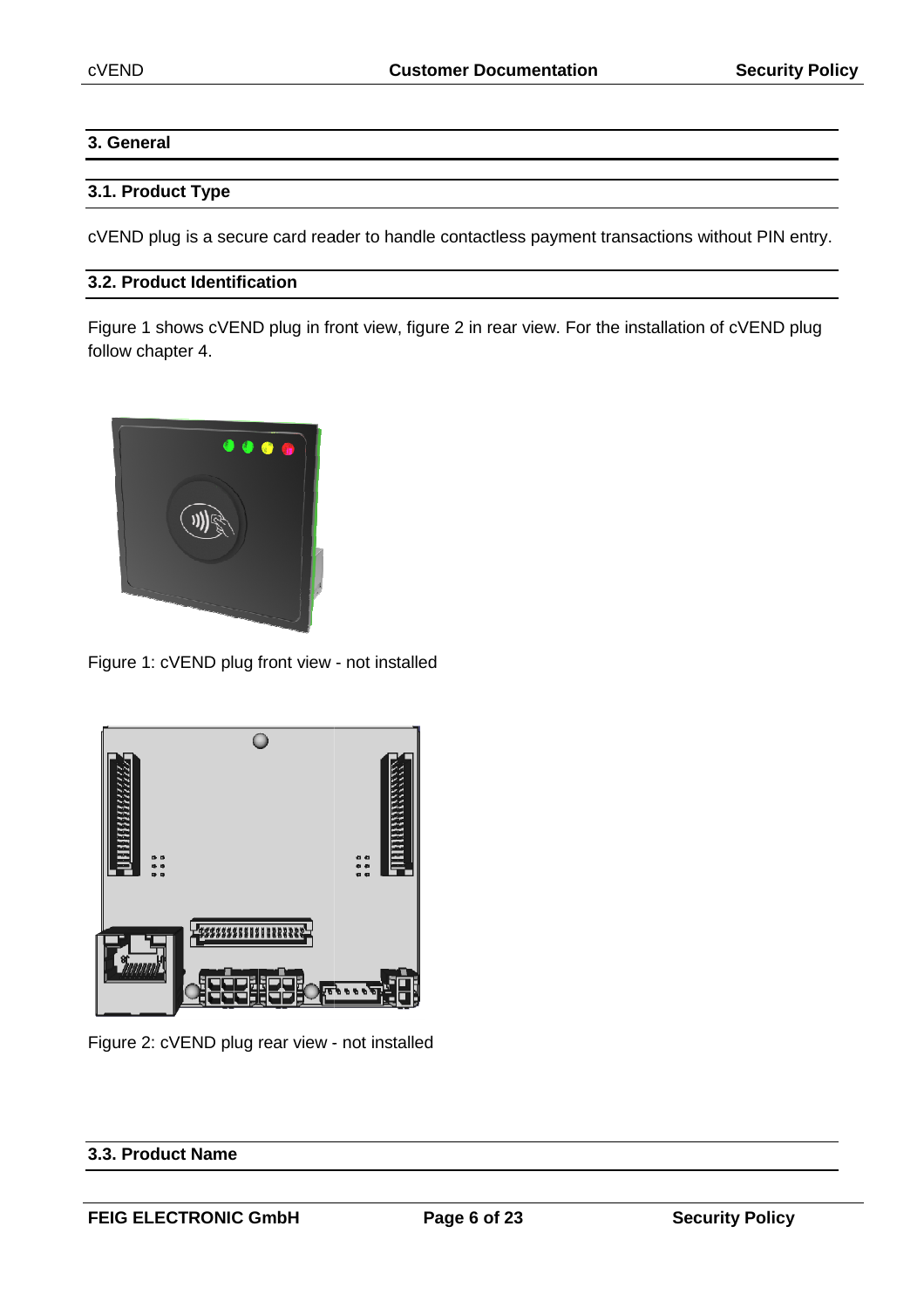cVEND plug product name is printed on the cVEND plug label located around the Ethernet jack (see figure 3). The label at the back of the device shall not be teared off, covered or altered.

## **3.4. Hardware Version Number**

cVEND plug hardware version number is printed on the cVEND plug label located around the Ethernet jack.

#### **3.5. Software Version Number**

cVEND plug software version number is printed on the cVEND plug label located around the Ethernet jack.

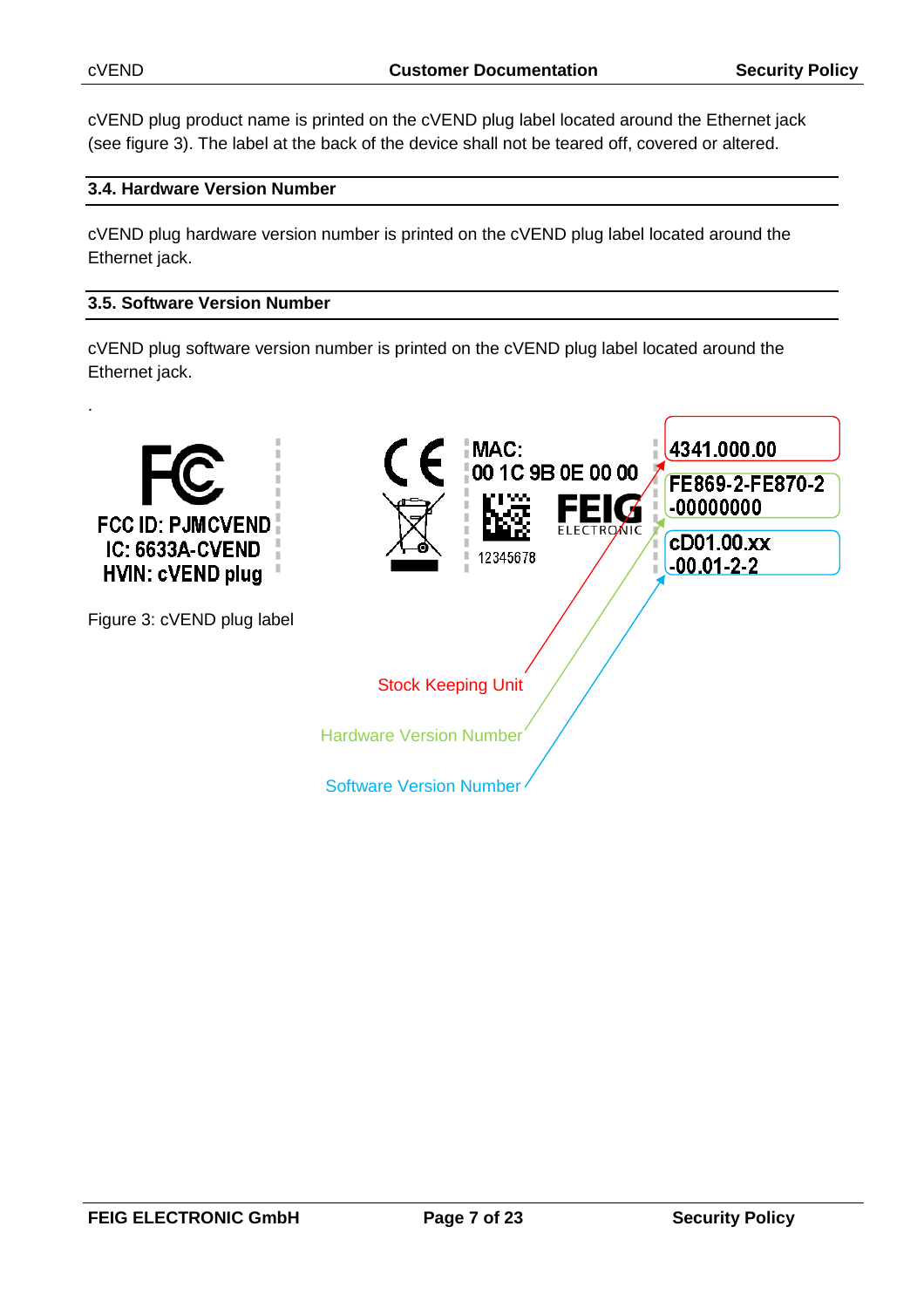#### **4. Guidance**

#### **4.1. Initial Security Inspection**

The system integrator of cVEND plug must visually inspect every received cVEND plug device after shipping from FEIG ELECTRONIC before integrating the cVEND plug device into his installation.

Furthermore the system integrator is advised to check every device on a regular basis after receipt and installation.

#### **4.2. Periodic Inspection**

The system integrator, merchant or acquirer has to check:

- The cVEND plug label is undamaged.
- The serial number on the label corresponds to the inventory.
- There is no flashing red tamper led after power on (see figure 1 for the position of the led).
- There is no tamper buzzer after power on.
- There are no cables or wires connected to any port of cVEND plug or associated equipment, other than needed for intended use.

If a tamper event is observed, the merchant or acquirer must contact the system integrator immediately and remove cVEND plug from service and keep cVEND plug available for potential forensics investigation.

## **4.3. Installation Guide**

Installation of cVEND plug must be carried out according to the cVEND plug installation manual [1].

The installation manual and the security guidance [2] have references for the system integrator:

- How to check the completeness of the delivered equipment.
- The storage location of the referenced documents.
- The information about power and cable connections.
- The technical specifications of the device (i.e. temperature, humidity, voltage)
- The safety recommendations.
- The security recommendations.

For flush integration into non conducting housings one round opening with a diameter of 28,5 mm is necessary to show the back-lit contactless symbol. To comply with EMVCo regulations:

- The contactless logo must be visible.
- The upper edge of the cVEND plug plastic dome and the target terminal front plate must be on the same level.
- Avoid any kind of conducting material surrounding the cVEND plug.
- Do not use conducting materials for fastening.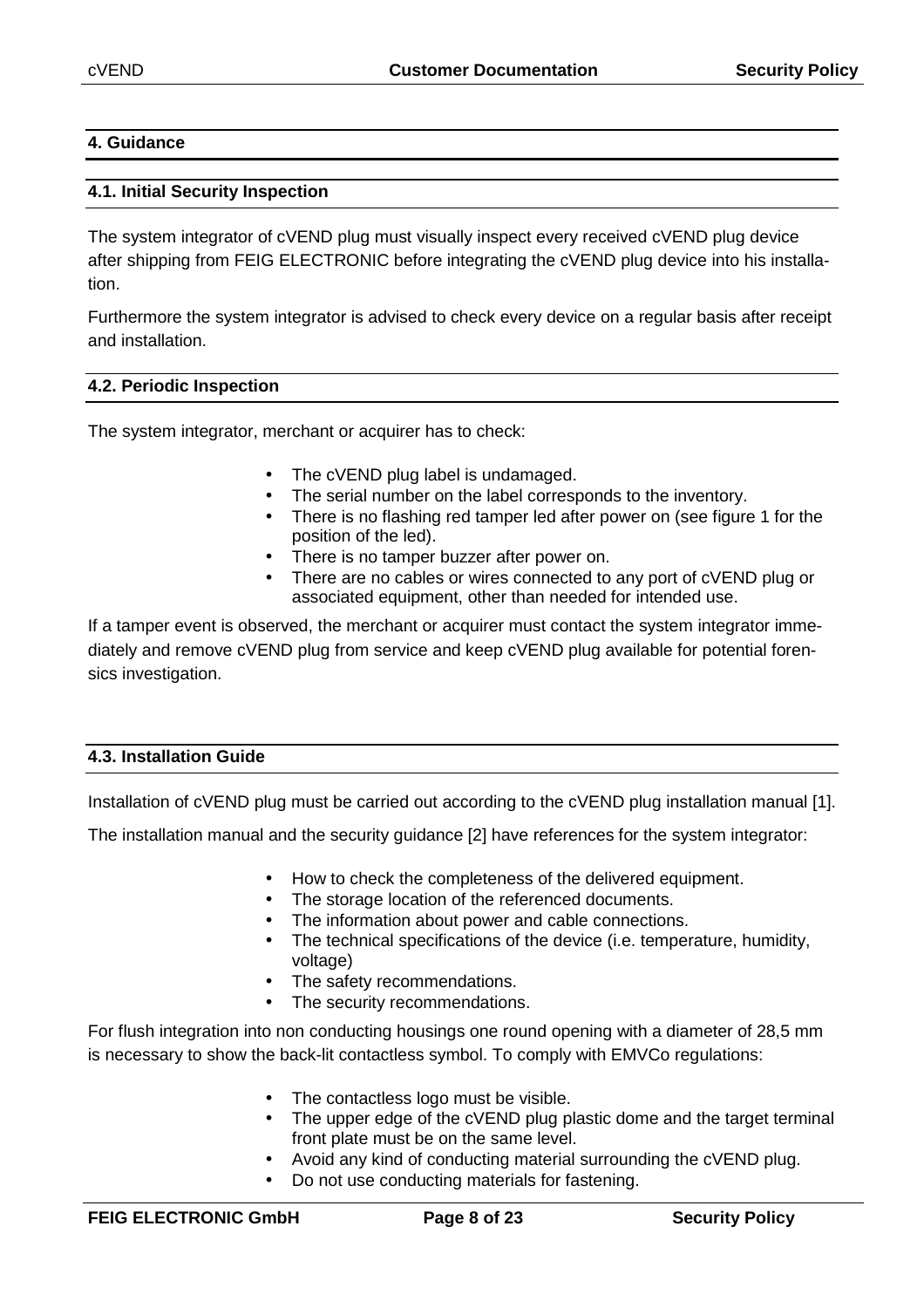## **4.4. End of Life**

Before decommissioning the device all sensitive data and keys must be erased. This is done by short-circuiting the battery supply as shown in the picture below with any conducting tool (e.g. a power resistor < 10 Ohm).



Figure 4: End-of-Life: Short circuit the battery supply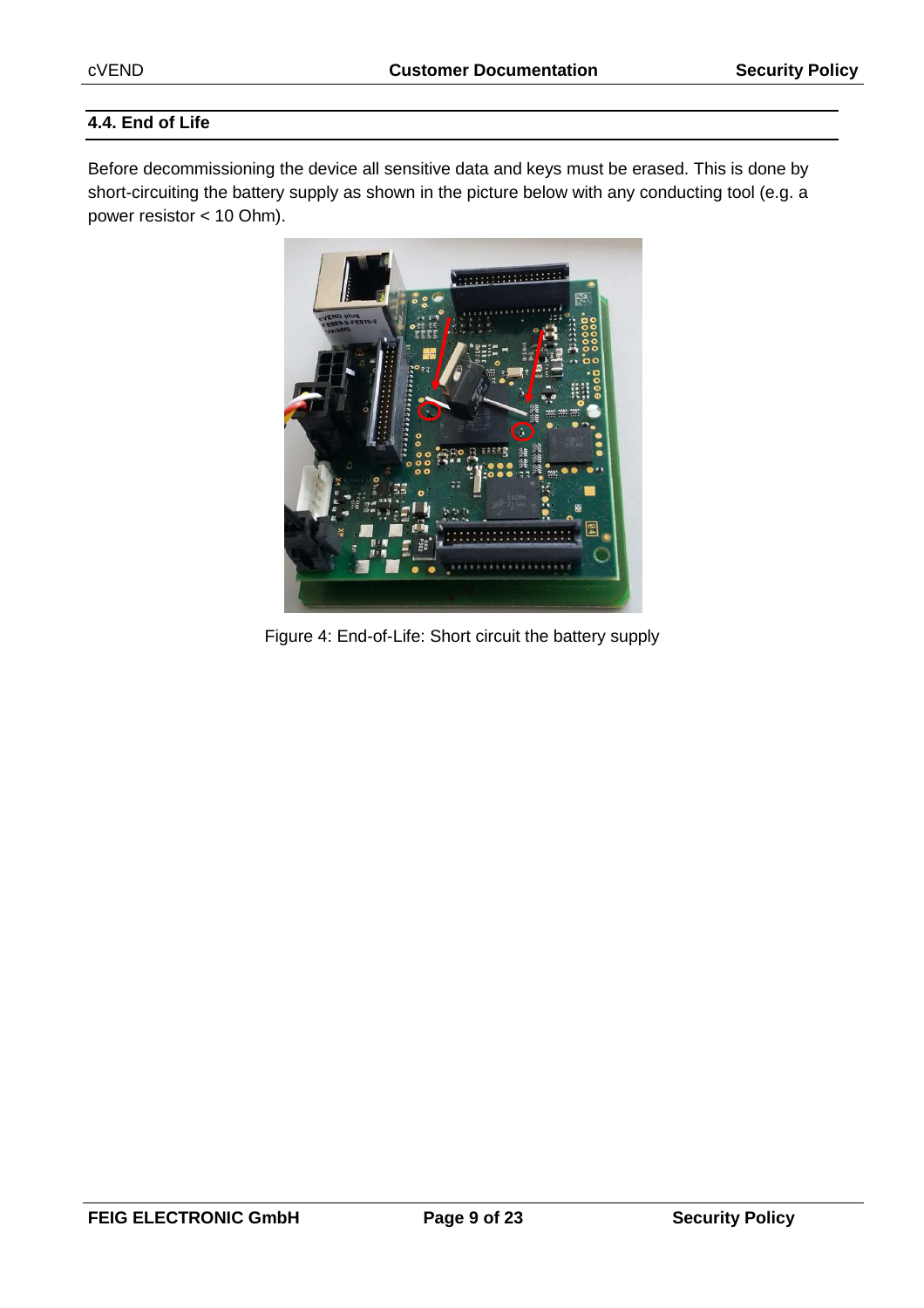#### **5. Hardware Security**

The security of the terminal is not compromised by altering environmental conditions.

| Temperature Range: Operating |         | -25 $\degree$ C to +70 $\degree$ C ambient temperature |
|------------------------------|---------|--------------------------------------------------------|
|                              | Storage | $-25$ °C to $+80$ °C                                   |

The device contains tamper mechanisms that will trigger when a physical penetration attempt of the device is detected. A tamper event can easily be detect if:

There is a flashing red tamper led (see figure 1).

The tamper buzzer is on.

There is a tamper message send out on the serial port.

If a tamper event is observed, the merchant or acquirer must contact the system integrator immediately and remove cVEND plug from service and keep cVEND plug available for potential forensics investigation.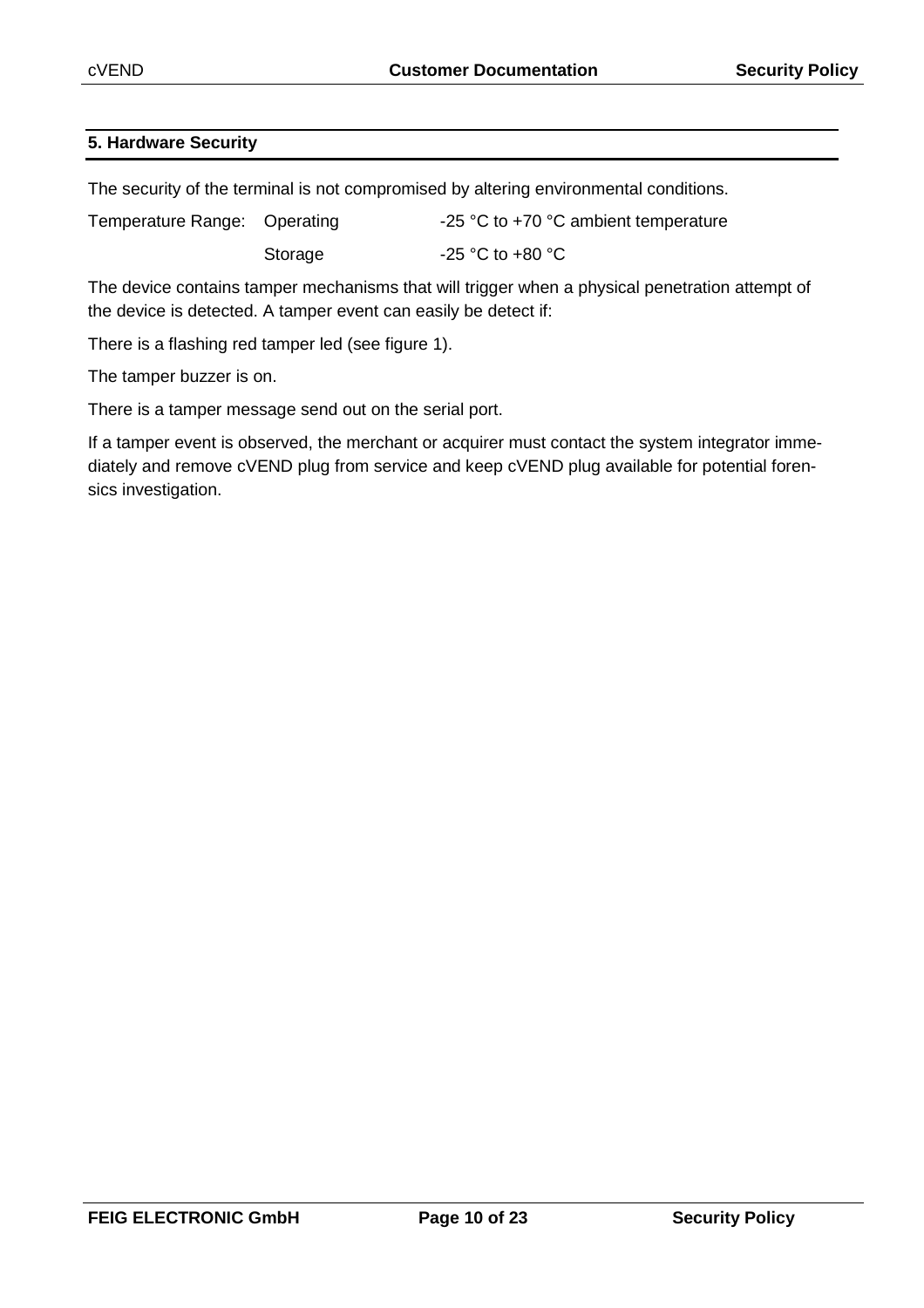#### **6. Software Security**

#### **6.1. Development**

The cVEND plug firmware implements the required security measures and functions to be compliant with PCI security requirements for authenticated applications.

When developing applications, the developers must refer to the coding specifications and the best practices described in [1]. This security guidance describes how protocols and services must be used and configured for each interface that is available on cVEND plug. The document provides security guidance for account data management and remote connection authentication using cryptographic mechanisms. When developing IP enabled applications and SRED applications the developer must abide by the coding rules and best practices described in the document.

#### **6.2.Operation**

The system implements a self-test mechanism to verify the integrity of the software including firmware and user applications running on the secure devices. The self-test also covers cryptographic operations, random number generation and a presence check for required cryptographic key. The self-test is scheduled to run each 24 hours and at each start up. Each time a software update is performed on the device a restart is required to make the new software version operative.

If the self-test fails, the system goes into an out of service status and a DRS is triggered. The selftest procedure is integrated into the system firmware and runs transparent for the end user and for payment applications responsible for payment transactions.

Details are described in [1].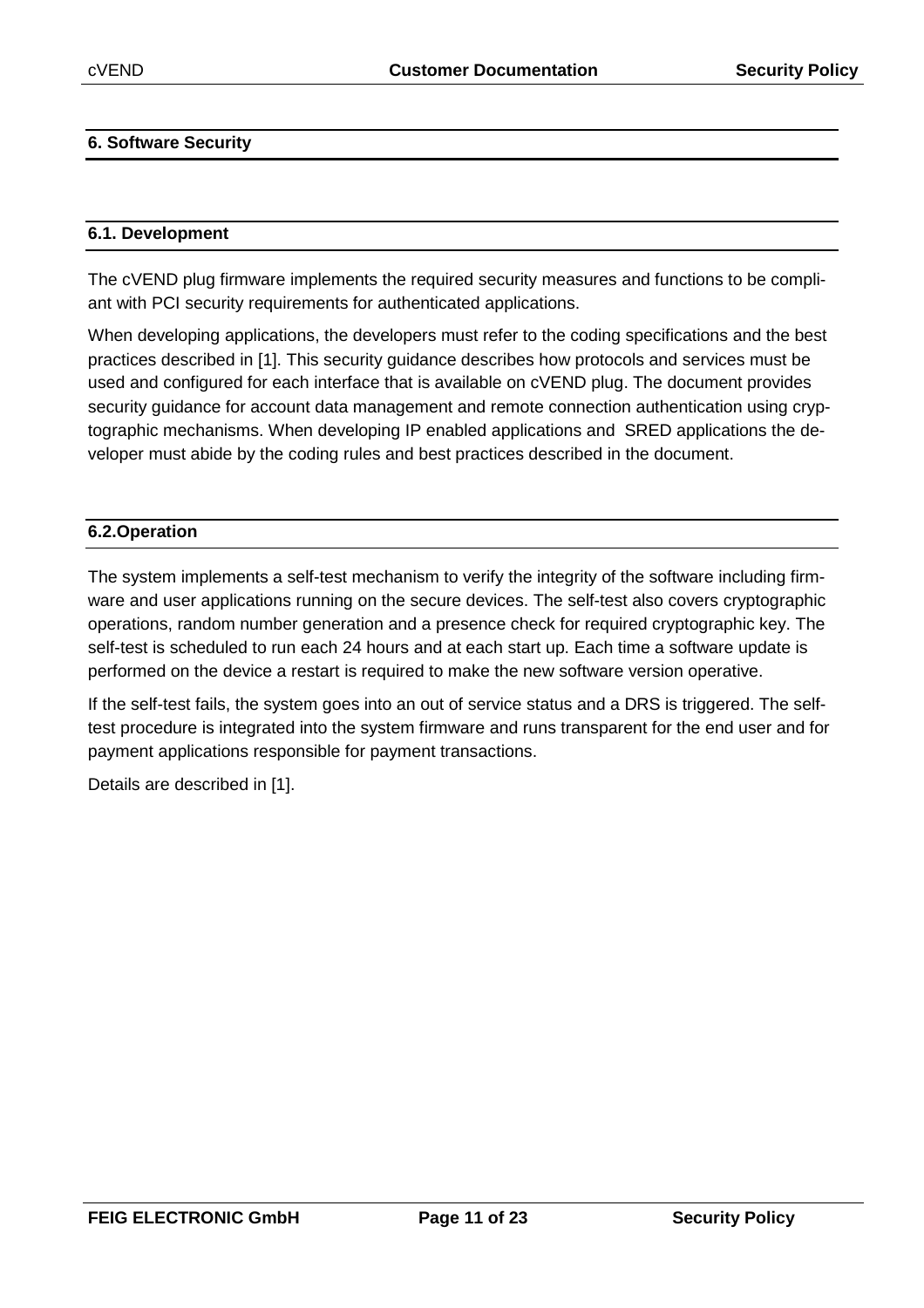#### **7. Identifying PCI Compliant cVEND plug Devices**

FEIG does ship cVEND plug devices that are meant to be used for development, test and quality assurance as well as devices meant to be used with in real installations in the field. Those two classes of devices can be distinguished by means of their respective Firmware Version Identifier.

It is the responsibility of the system integrator to ensure that only PCI compliant devices are deployed in the field.

#### **7.1. Identifying the installed Firmware Version**

Applications that are running on the cVEND plug device can identify the installed firmware version by reading the contents of the file /boot/version.

The firmware version will also be reported via the 'Manufacturer' USB descriptor string. E.g. if port X2 (see [1]) of a cVEND plug device is connected to an USB host port on a Linux PC a string similar to the following will appear in the system log:

Manufacturer: FEIG Electronic GmbH - cVEND - cS01.01.23-00.01-2-2

The installed firmware version in this example is cS01.01.23-00.01-2-2

For Microsoft Windows there are freeware tools available that allow to extract USB string descriptors (E.g. "USB Descriptor Dumper" from Thesycon).

#### **7.2. Format of the Firmware Version Identifier**

Figure 5 below describes the format of the cVEND plug Firmware Version Identifier.

|                                                        | $CVMM$ . $NN$ . $rr$ – $cc$ . $vv$ – $O$ – $A$ |  |
|--------------------------------------------------------|------------------------------------------------|--|
| $S =$ Secure, $R =$ Release,<br>$D = Debug$            |                                                |  |
| Major Version Number<br><b>Full PCI Certification</b>  |                                                |  |
| <b>Minor Version Number</b><br>Delta PCI Certification |                                                |  |
| <b>Revision Number</b><br>Changes not PCI relevant     |                                                |  |
| <b>Customer Configuration</b>                          |                                                |  |
| Version of<br><b>Customer Configuration</b>            |                                                |  |
| Supported HW<br><b>Revision of Core Module</b>         |                                                |  |
| Supported HW Revision<br>of Antenna Module             |                                                |  |

Figure 5: Format of the cVEND plug Firmware Version Identifier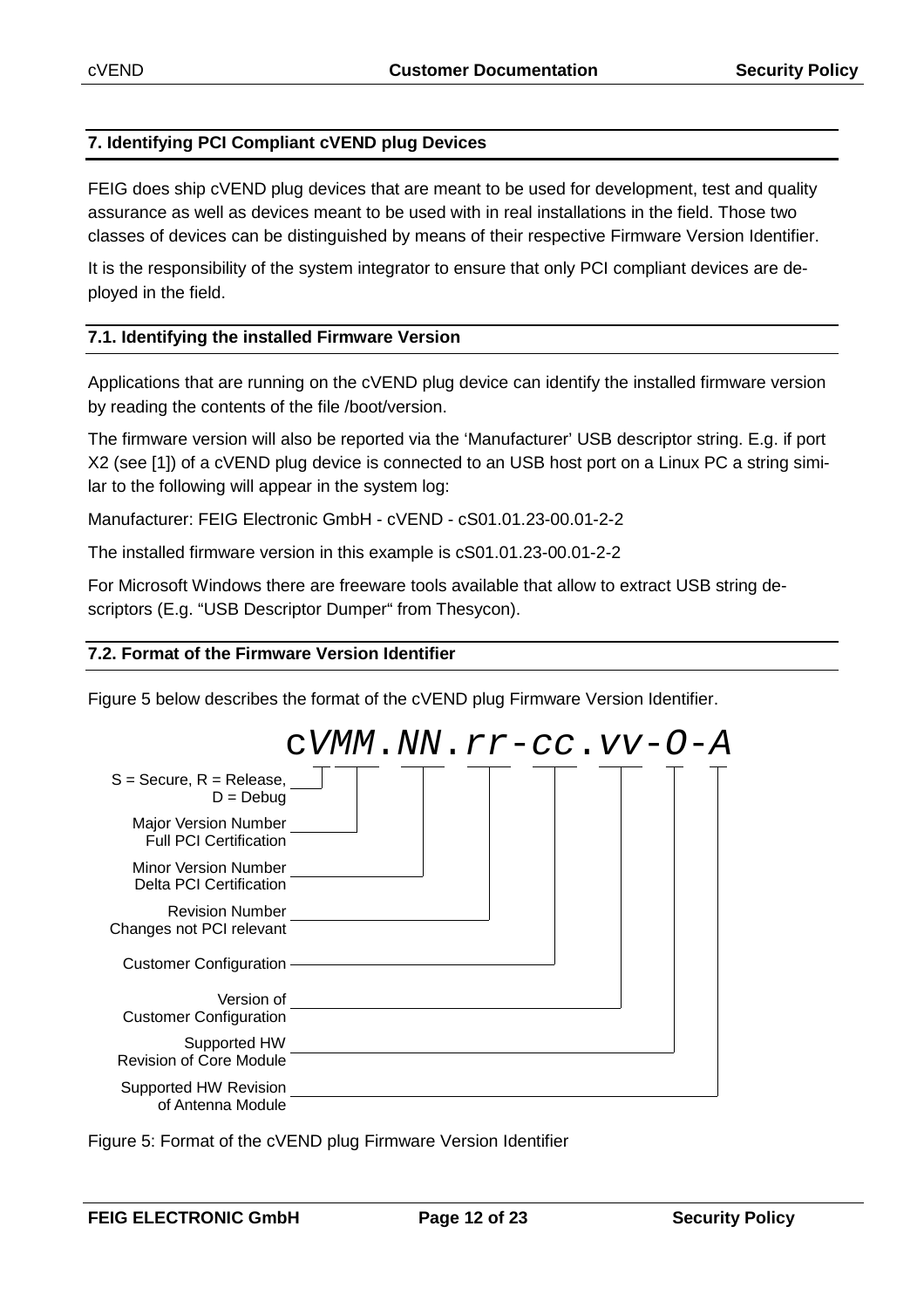A given cVEND plug firmware version is PCI compliant only if the respective Firmware Version Identifier matches the following pattern (where the \* symbols might be any digit 0-9):

cS01.01.\*\*-\*\*.\*\*-\*-\*

- The first character is the small letter 'c' (Identifying product cVEND plug).
- The second character is a capital letter 'S' (Identifying a secure device). If the second character is a capital letter 'D' or 'R' then the device is meant for development, test and quality assurance and should not be deployed in field installations.
- The third and fourth characters are digits identifying the major version number, and the sixth and seventh characters are digits representing the minor version number. Only the combination 01.01 (Major.Minor) has been PCI approved.
- The ninth and the tenth characters are digits representing the firmware revision. Changes in firmware revisions are not relevant for whether a given firmware version is PCI compliant.
- The twelfth and the thirteenth and the fifteenth and the sixteenth characters are digits identifying the firmware customization and the version of said customization, respectively. Those characters are not relevant for whether a given firmware version is PCI compliant.
- The eighteenth and the twentieth characters are digits which identify the minimum hardware revision numbers for the core and the antenna printed circuit board, which are supported by the respective firmware version. Those characters are not relevant for whether a given firmware version is PCI compliant.

Any change to cVEND plug firmware that impacts platform security will result in a change of either the major or the minor version number. The security guidelines described in this document apply to major version 01 and minor version 01 only.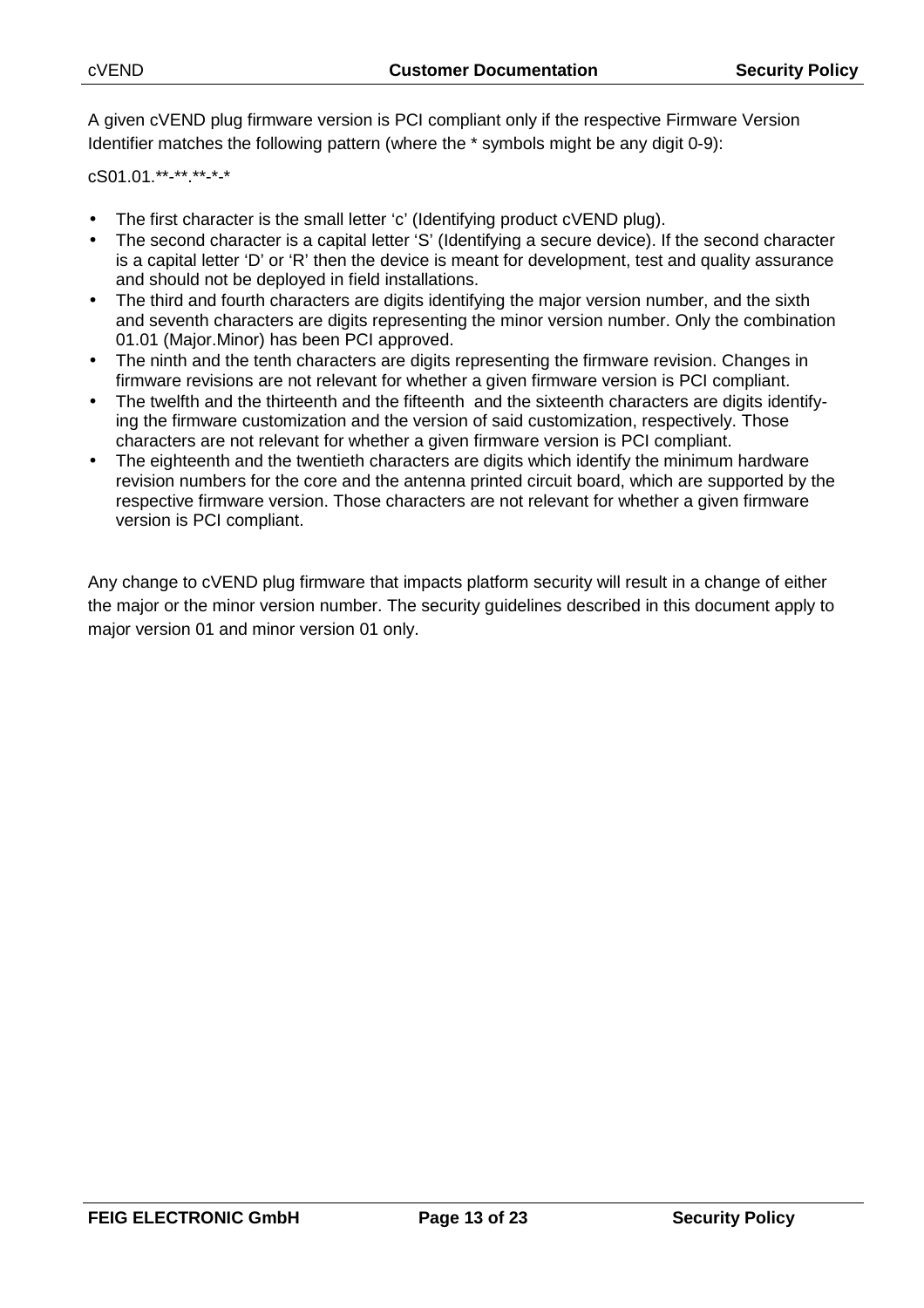## **8. Security Guideline**

The Security Guideline [1] gives in depth information to the following topics:

- Vulnerability Disclosure
- Firmware Updates
- Application Updates
- Access to Sensitive Services
- Configuration Management
- Cryptographic Services
- Account Data Protection
- Open Protocols

It is the responsibility of the organization that uses cVEND plug to follow the Security Guideline.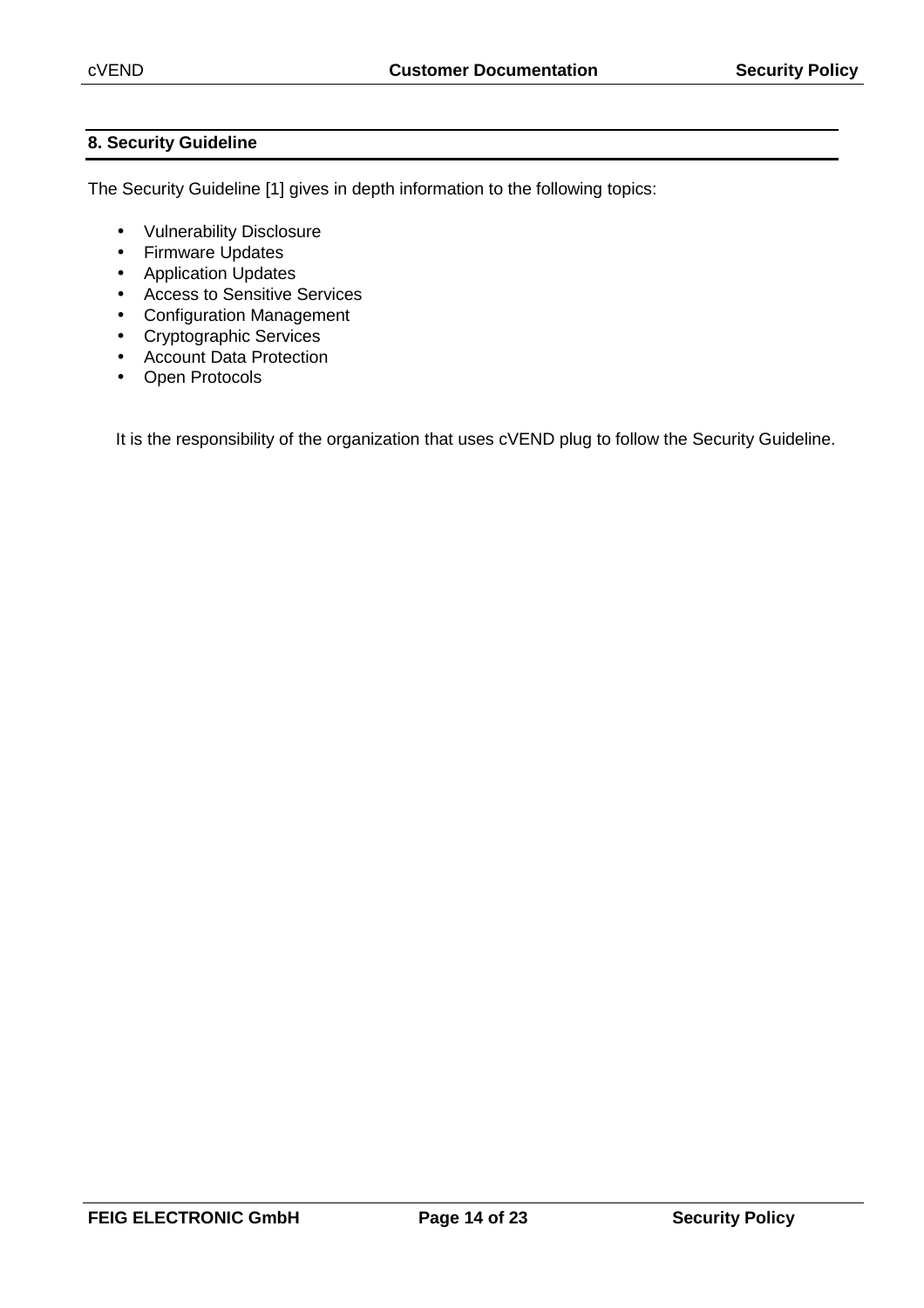## **9. Signing Applications**

cVEND plug will grant access to sensitive services (such as the keystore) only to applications that have been digitally signed. FEIG does provide PIN protected USB SmartCard HSMs to system integrators for signing applications. Please see [1] for details.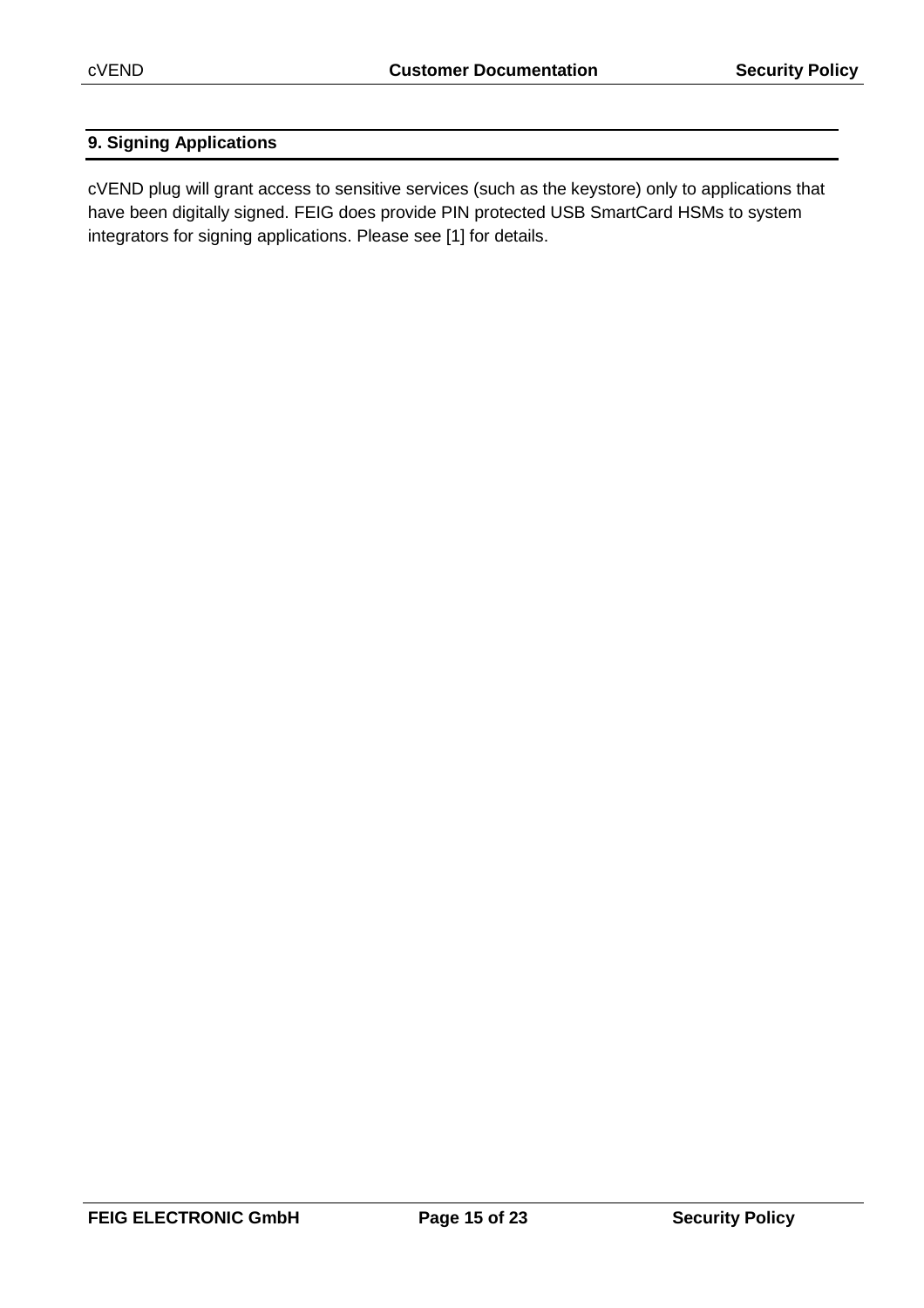#### **10. Cryptographic Services**

#### **10.1. Supported Encryption Algorithms**

All encryption and decryption operations with private or secret keys that involve account data must be done via specific APIs as described in [1]. The following encryption algorithms are supported:

AES-128 ECB AES-128 CBC with ISO-Padding AES-128 CBC with PKCS#7-Padding TDEA-168 ECB TDEA-168 CBC with ISO-Padding TDEA-168 CBC with PKCS#7-Padding RSAEP RSAES-PKCS1-v1\_5 RSAES-OAEP with MGF SHA-256/-512

#### **10.2. Supported Digital Signature Algorithms**

All signature creation and verification operations that involve account data must be done via specific APIs as described in [1]. The following signature algorithms are supported:

| CMAC with AES or TDEA cipher                       |  |
|----------------------------------------------------|--|
| HMAC-SHA256                                        |  |
| HMAC-SHA512                                        |  |
| RSASSA-PKCS1-v1.5 with SHA-1                       |  |
| RSASSA-PKCS1-v1.5 with SHA-256                     |  |
| RSASSA-PKCS1-v1.5 with SHA-384                     |  |
| RSASSA-PKCS1-v1.5 with SHA-512                     |  |
| RSASSA-PSS with SHA-1, SHA-256, SHA-384 or SHA-512 |  |
| RSASSA-PSS with SHA-256                            |  |
| RSASSA-PSS with SHA-384                            |  |
| RSASSA-PSS with SHA-512                            |  |
|                                                    |  |

#### **10.3. Minimum Key Lengths for Account Data Encryption**

The following minimum key lengths must be applied when encrypting account data:

| <b>Key Type</b> | <b>Minimum Key Length [bit]</b> |
|-----------------|---------------------------------|
| <b>RSA</b>      | 2048                            |
| <b>AES</b>      | 128                             |
| <b>TDEA</b>     | 168                             |

#### **10.4. Loading of Symmetric Secret Keys**

cVEND plug does provide means to im- and export symmetric secret keys into and from its keystore via specific APIs. Symmetric secret keys can be imported into a cVEND plug's keystore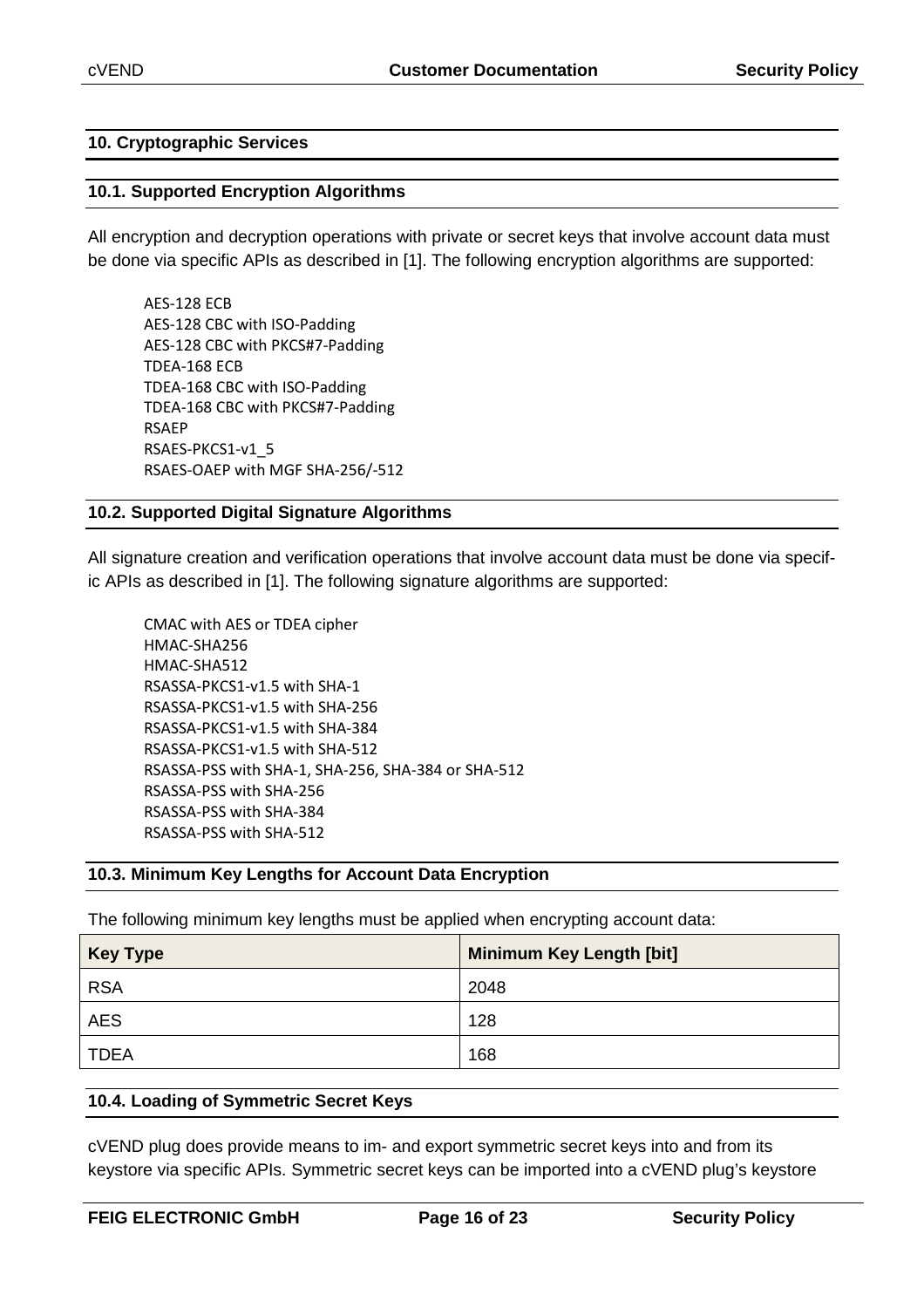from another trusted system. Or they can be exported from a cVEND plug's keystore into another trusted system.

Said 'other' trusted systems (which might or might not be other cVEND plug keystores) are identified by a pair of X.509 certificates (namely the Key Signing Key's and the Key Encryption Key's X.509 certificates), whose public keys are used

- to verify the signature of a key block (if importing into a cVEND plug keystore from another trusted system), or
- to encrypt a key block (if exporting from a cVEND plug keystore into another trusted system), respectively.

Please see [1] for further details.

### **10.5. Replacement of Potentially Compromised Keys**

It is the responsibility of the system integrator to replace keys whenever the original key is known or suspected to have been compromised. A key has to be assumed to have been compromised if a time span has expired that would allow to determine the key via a brute-force attack.

#### **10.6. Overview of Keys and Certificates**

Table 1 specifies all keys and certificates which are used during the lifetime of cVEND plug devices.

| Key Name                                         | Symbolic Key Name               | Purpose / Usage                                                          | Algorithm  | Size (Bits) | Generated By:                   |
|--------------------------------------------------|---------------------------------|--------------------------------------------------------------------------|------------|-------------|---------------------------------|
| Root Key<br>Private Key                          | <b>MRK PRIV</b>                 | Signing FW PUB                                                           | <b>RSA</b> | 2048        | <b>HSM</b>                      |
| Root Key<br>Public Key                           | <b>MRK PUB</b>                  | Verifying<br>FW PUB                                                      | <b>RSA</b> | 2048        | <b>HSM</b>                      |
| Firmware Key<br>Private Key                      | FW PRIV                         | Signing firmware<br>images and<br>firmware update<br>packages            | <b>RSA</b> | 2048        | <b>FEIG</b><br><b>USB Token</b> |
| Firmware Key<br>Public Key                       | FW PUB                          | Verifying firm-<br>ware images and<br>firmware update<br>packages        | <b>RSA</b> | 2048        | <b>FEIG</b><br><b>USB Token</b> |
| <b>Application Key</b><br>$0 - 7$<br>Private Key | APP[n]_PRIV<br>$n \in \{ 07 \}$ | Signing applica-<br>tion binaries and<br>application up-<br>date package | <b>RSA</b> | 2048        | <b>FEIG</b><br><b>USB Token</b> |
| Application Key   APP[n]_PUB                     |                                 | Verifying applica-                                                       | <b>RSA</b> | 2048        | <b>FEIG</b>                     |

### Table 1: cVEND plug keys

FEIG ELECTRONIC GmbH Page 17 of 23 Security Policy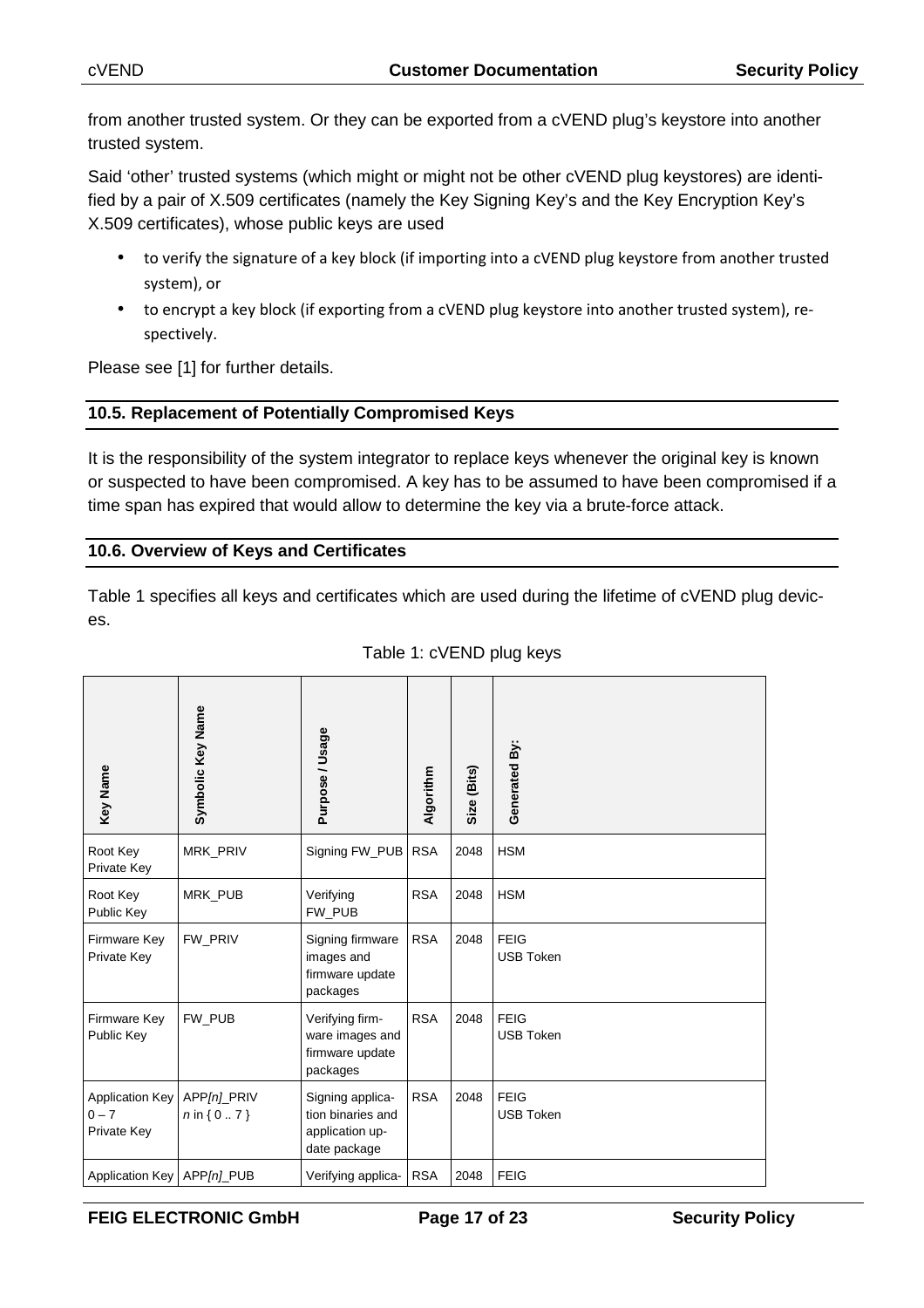| $0 - 7$                                                                |                |                                                       |            |      | <b>USB Token</b>                                     |
|------------------------------------------------------------------------|----------------|-------------------------------------------------------|------------|------|------------------------------------------------------|
| Public Key                                                             | $n \in \{07\}$ | tion binaries and<br>application up-<br>date packages |            |      |                                                      |
| <b>DRAM Encryp-</b><br>tion Key                                        | AES_DRAM       | Encryption of<br><b>DRAM</b> content                  | AES        | 128  | cVEND plug<br>TRNG                                   |
| Battery backed<br><b>AES KEY</b>                                       | AES_BB         | Encryption of<br>device keystore<br>content           | <b>AES</b> | 256  | cVEND plug<br>TRNG                                   |
| <b>Terminal Au-</b><br>thentication<br>Key<br>Private Key              | TERM_AUTH_PRIV | Device authenti-<br>cation.                           | <b>RSA</b> | 2048 | <b>FEIG</b><br>cVEND plug<br>Keystore<br><b>DRNG</b> |
| Terminal Au-<br>thentication<br>Key<br>Public Key                      | TERM_AUTH_PUB  | Device authenti-<br>cation                            | <b>RSA</b> | 2048 | <b>FEIG</b><br>cVEND plug<br>Keystore<br><b>DRNG</b> |
| Terminal Au-<br>thentication<br>Key<br>X.509 certifi-<br>cate          | TERM_AUTH_X509 | Device authenti-<br>cation                            | X.509      | 2048 | <b>FEIG</b><br>cVEND plug<br>Keystore<br><b>DRNG</b> |
| <b>Terminal Key</b><br><b>Encryption Key</b><br>Private Key            | TERM_KEK_PRIV  | Key loading                                           | <b>RSA</b> | 3072 | <b>FEIG</b><br>cVEND plug<br>Keystore<br><b>DRNG</b> |
| <b>Terminal Key</b><br><b>Encryption Key</b><br>Public Key             | TERM_KEK_PUB   | Key loading                                           | <b>RSA</b> | 3072 | <b>FEIG</b><br>cVEND plug<br>Keystore<br><b>DRNG</b> |
| <b>Terminal Key</b><br><b>Encryption Key</b><br>X.509 certifi-<br>cate | TERM_KEK_X509  | Key loading                                           | <b>RSA</b> | 3072 | <b>FEIG</b><br>cVEND plug<br>Keystore<br><b>DRNG</b> |
| <b>Terminal Key</b><br>Signing Key<br>Private Key                      | TERM_KSK_PRIV  | Key loading                                           | <b>RSA</b> | 2048 | <b>FEIG</b><br>cVEND plug<br>Keystore<br><b>DRNG</b> |
| <b>Terminal Key</b><br>Signing Key<br>Public Key                       | TERM KSK PUB   | Key loading (                                         | <b>RSA</b> | 2048 | <b>FEIG</b><br>cVEND plug<br>Keystore<br><b>DRNG</b> |
| <b>Terminal Key</b><br>Signing Key<br>X.509 certifi-<br>cate           | TERM KSK X509  | Key loading                                           | <b>RSA</b> | 2048 | <b>FEIG</b><br>cVEND plug<br>Keystore<br><b>DRNG</b> |
| <b>Terminal Data</b><br><b>Encryption Key</b><br>Private Key           | TERM_DEK_PRIV  | Data encryption                                       | <b>RSA</b> | 2048 | <b>FEIG</b><br>cVEND plug<br>Keystore<br><b>DRNG</b> |
| <b>Terminal Data</b><br><b>Encryption Key</b><br>Public Key            | TERM_DEK_PUB   | Data encryption                                       | <b>RSA</b> | 2048 | <b>FEIG</b><br>cVEND plug<br>Keystore<br><b>DRNG</b> |
| <b>Terminal Data</b><br><b>Encryption Key</b>                          | TERM_DEK_X509  | Data encryption                                       | <b>RSA</b> | 2048 | <b>FEIG</b><br>cVEND plug                            |

FEIG ELECTRONIC GmbH Page 18 of 23 Security Policy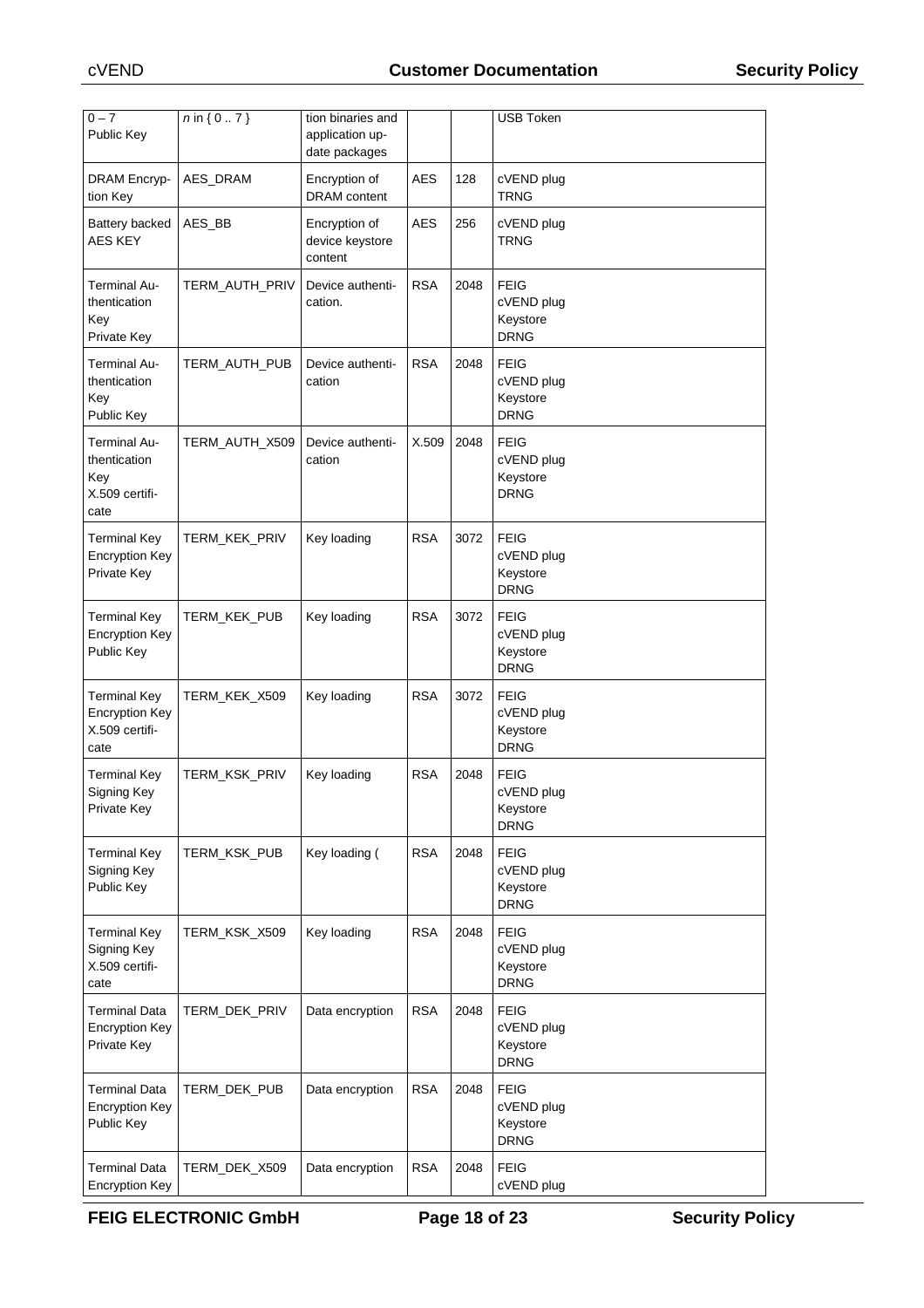| X.509 certifi-<br>cate                                                                                 |                              |                                                                  |                                 |                  | Keystore<br><b>DRNG</b>                                                       |
|--------------------------------------------------------------------------------------------------------|------------------------------|------------------------------------------------------------------|---------------------------------|------------------|-------------------------------------------------------------------------------|
| Terminal CA<br>Private Key                                                                             | TERM_CA_PRIV                 | Signing<br>TERM_[AUTH K<br>EK DEK]_X509                          | <b>RSA</b>                      | 2048             | <b>FEIG</b><br>USB Token                                                      |
| Terminal CA<br>X.509 certifi-<br>cate                                                                  | TERM_CA_X509                 | Verifying<br>TERM_[AUTH K<br>EK DEK]_X509                        | X.509                           | 2048             | <b>FEIG</b><br>Root CA                                                        |
| Root CA pri-<br>vate key                                                                               | ROOT_CA_PRIV                 | Signing<br>TERM CA X509                                          | <b>RSA</b>                      | 2048             | <b>FEIG</b><br>USB Token                                                      |
| Root CA X.509<br>certificate                                                                           | ROOT_CA_X509                 | Verifying<br>TERM_CA_X509                                        | X.509                           | 2048             | <b>FEIG</b><br>Root CA<br>(self signed)                                       |
| Terminal Man-<br>agement Sys-<br>tem X.509<br>certificate                                              | <b>TMS_X509</b>              | Terminal Man-<br>agement System<br>authentication                | X.509                           | 2048<br>3072     | Terminal Management System operator                                           |
| Terminal Man-<br>agement Sys-<br>tem CA private<br>key                                                 | TMS_CA_PRIV                  | Signing terminal<br>management<br>system X.509<br>certificates   | <b>RSA</b>                      | 2048<br>3072     | Terminal Management System vendor                                             |
| Terminal Man-<br>agement Sys-<br>tem CA X.509<br>certificate                                           | TMS_CA_X509                  | Verifying terminal<br>management<br>system X.509<br>certificates | X.509                           | 2048<br>3072     | Terminal Management System vendor. Cross<br>signed by FEIG with ROOT_CA_PRIV. |
| Key Block<br>Protection Key<br>for ANSI X.9<br>TR31 using<br><b>Key Derivation</b><br>(see [8])        | KEY_BLOCK_PRO<br>TECT_MASTER | Key loading                                                      | AES<br>or<br>TDES               | 128<br>or<br>168 | FEIG<br>cVEND plug Keystore DRNG                                              |
| Key Block<br><b>Encryption Key</b><br>for ANSI X.9<br>TR31 using<br><b>Key Derivation</b><br>(see [8]) | KEY_BLOCK_KEK                | Key loading                                                      | <b>AES</b><br>or<br><b>TDES</b> | 128<br>or<br>168 | <b>FEIG</b><br>cVEND plug Keystore                                            |
| Key Block<br>MAC Key for<br>ANSI X.9 TR31<br>using Key<br>Derivation (see<br>[8]                       | KEY_BLOCK_MAC                | Key loading                                                      | AES<br>or<br><b>TDES</b>        | 128<br>or<br>168 | <b>FEIG</b><br>cVEND plug Keystore                                            |
| Application<br>specific AES<br>key                                                                     | CUSTOM_AES                   | Application<br>specific                                          | <b>AES</b>                      | 128              | FEIG cVEND plug Keystore via C_Generate-<br>Key or TMS via C_UnwrapKey        |
| Application<br>specific TDES<br>key                                                                    | CUSTOM_TDES                  | Application<br>specific                                          | TDES                            | 128              | FEIG cVEND plug Keystore via C_Generate-<br>Key or TMS C_UnwrapKey            |
| Application<br>specific HMAC<br>key                                                                    | CUSTOM_HMAC                  | Application<br>specific                                          | <b>HMA</b><br>C                 | $64-$<br>128     | FEIG cVEND plug Keystore via C_Generate-<br>Key or TMS C_UnwrapKey            |
| Application<br>specific RSA<br>private key                                                             | CUSTOM_PRIV                  | Application<br>specific                                          | <b>RSA</b>                      | $512 -$<br>3072  | FEIG cVEND plug Keystore via C_Generate-<br>KeyPair                           |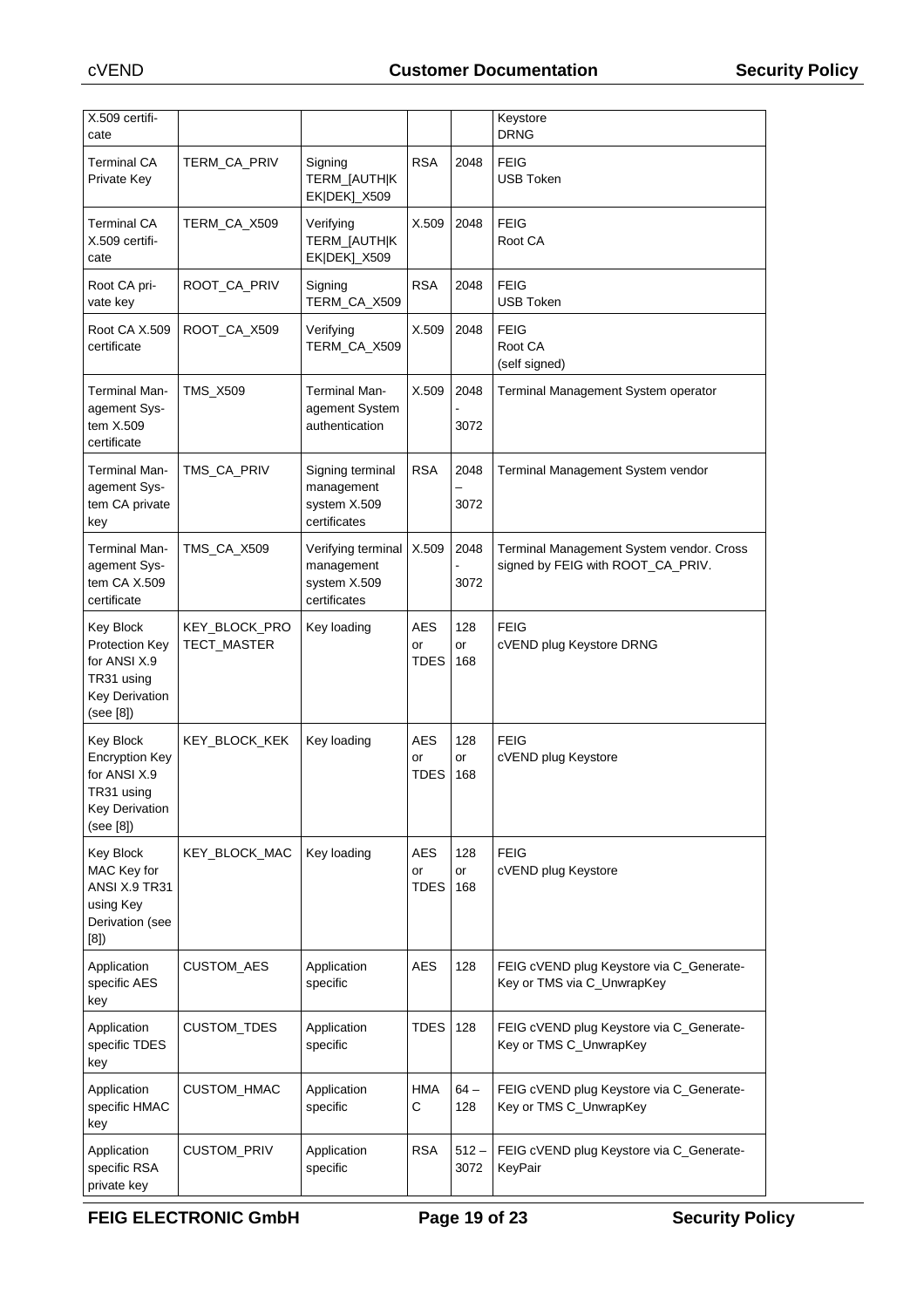| Application<br>specific RSA | <b>CUSTOM PUB</b> | Application<br>specific | <b>RSA</b> | 3072 | 512 - FEIG cVEND plug Keystore via C_Generate-<br><b>KevPair</b> |
|-----------------------------|-------------------|-------------------------|------------|------|------------------------------------------------------------------|
| public key                  |                   |                         |            |      |                                                                  |

Details about techniques and management of the above mentioned keys and references to describing documents can be found in [1]. The cVEND plug Security Guidance also describes Key Replacement and Removal, Key Injection and Authentication processes.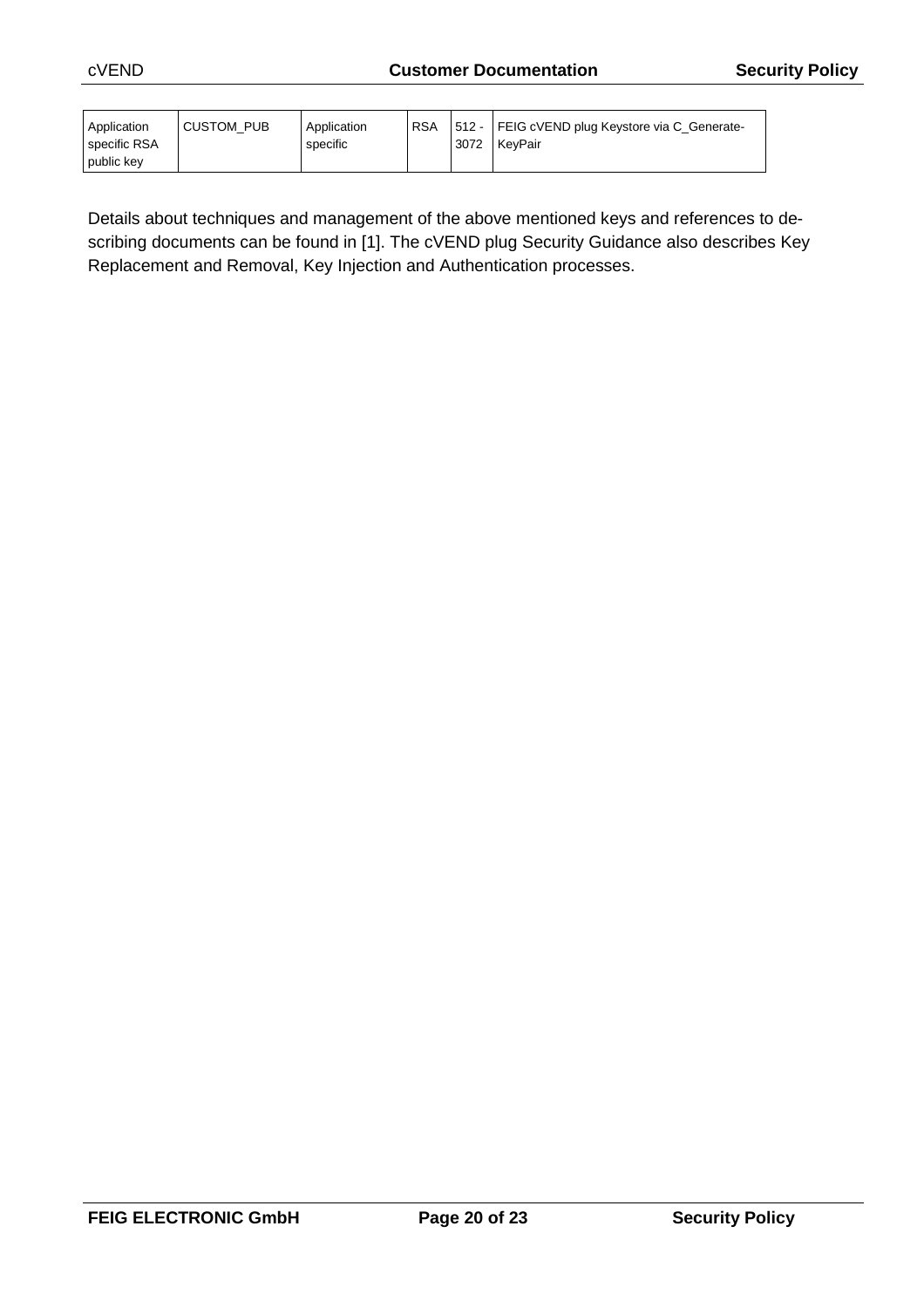#### **11. Roles and Services**

All roles supported by the device and the services and permissions available for each role:

Feig Electronic sells cVEND plug only to system integrators. Feig Electronic as **maintainer** provides guidelines how to integrate cVEND plug and maintainance to support cVEND plug for the system integrator. Feig Electronic generates and maintains customer keys, repairs the device and handles devices with tamper events. The system integrator is the **administrator** of the device. He organizes third party developed applications for cVEND plug, access to sensitive data on cVEND plug and the terminal management system. The end user is a **operator** who performs payment transactions.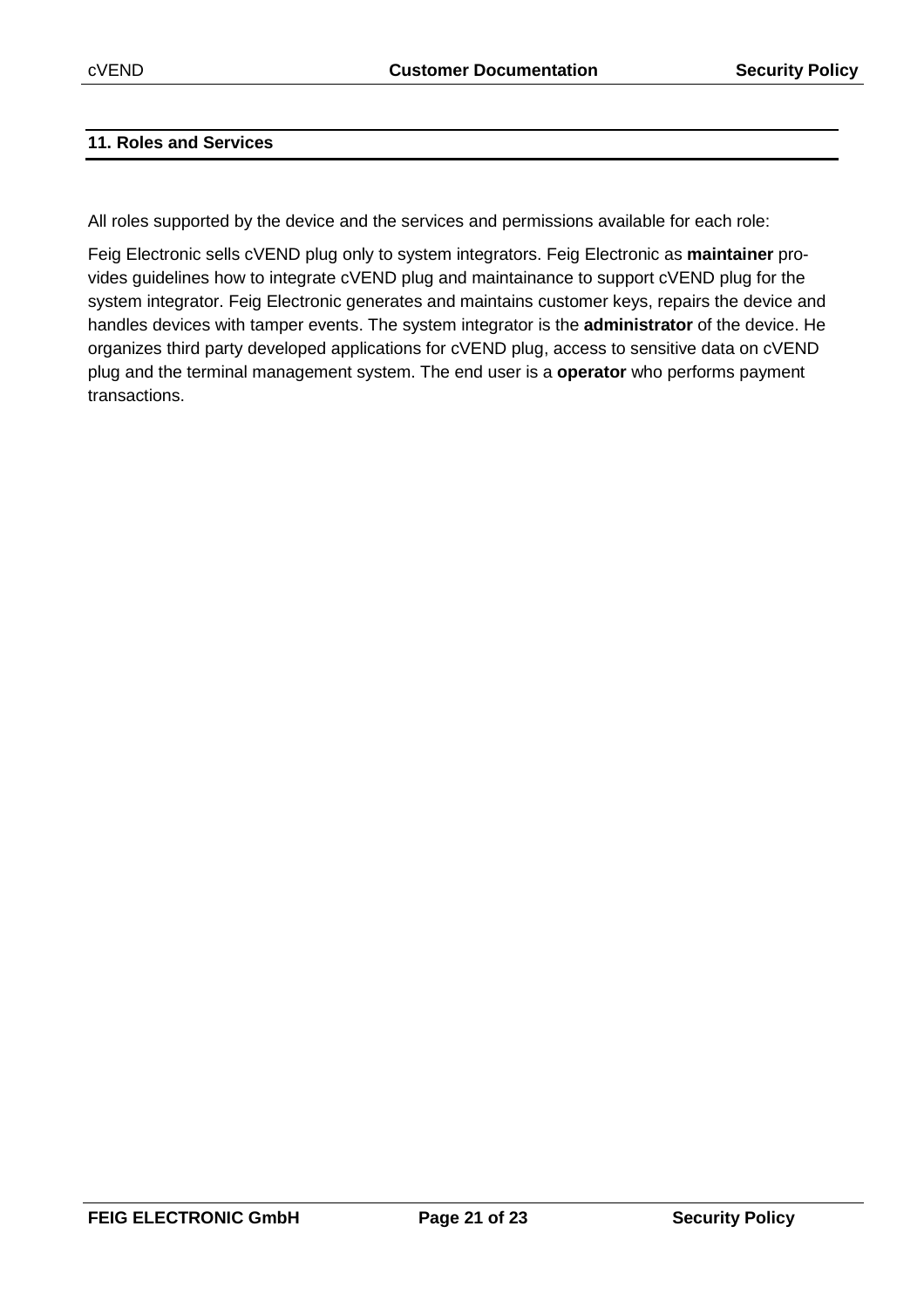| 12. Glossary |                                 |  |
|--------------|---------------------------------|--|
| [POS]        | Point of Sale                   |  |
| [TRNG]       | True Random Number Generator    |  |
| [DRS]        | <b>Destructive Reset Source</b> |  |